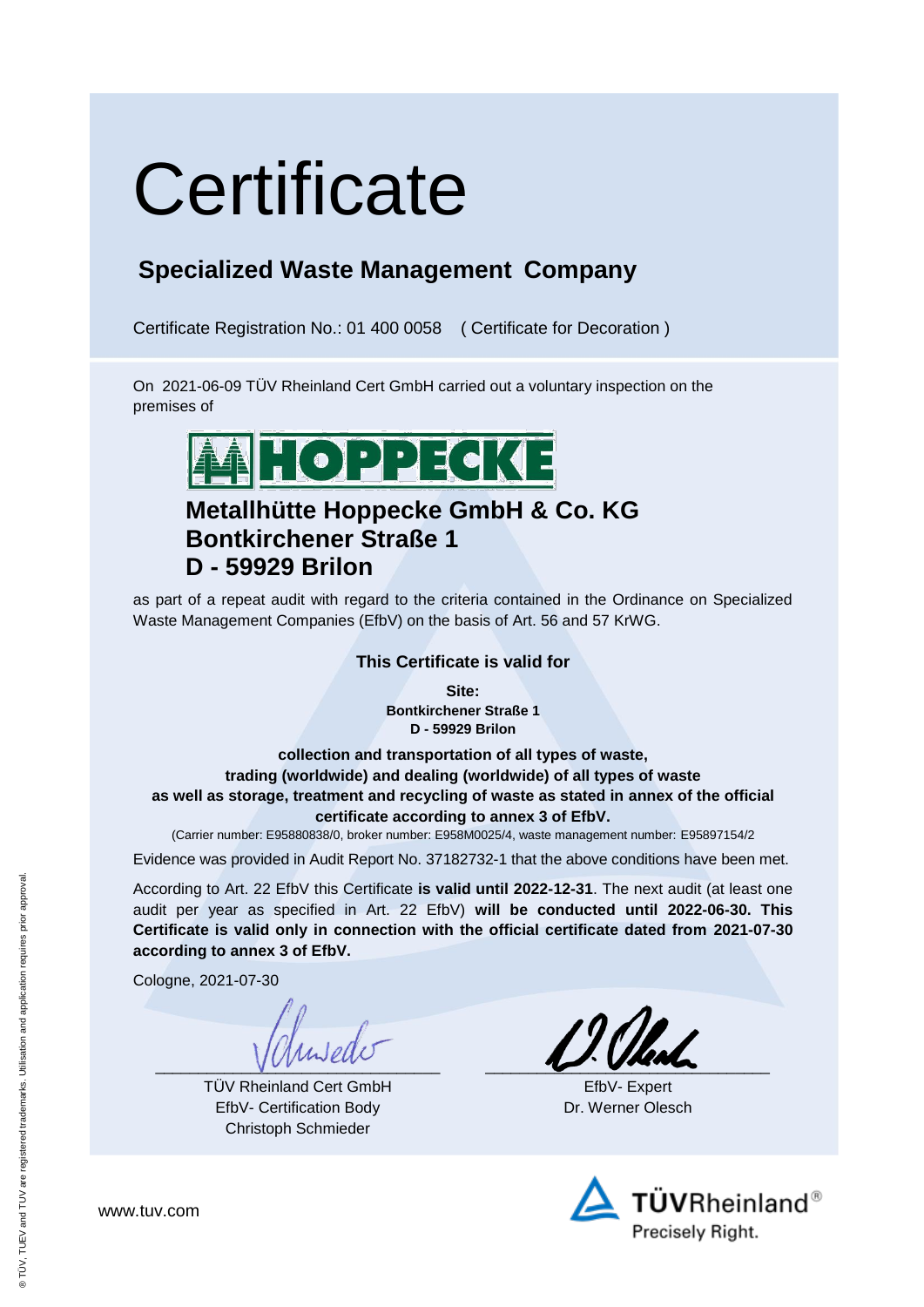# **Annex to Certificate**

### **of Specialized Waste Management Companies**

**Company: Metallhütte Hoppecke GmbH & Co. KG Location: Bontkirchener Straße 1, 59929 Brilon Annex to Certificate of: 2021-07-30, Certificate Number: 01 400 0058**

#### 27.05.2009 **Smeltery**

waste producer number: E95804072, waste management number: E95897154/2

|           |                                                                                                                       |                 | <b>Waste Management Activities</b> |      |       |      |      |             |      |      |
|-----------|-----------------------------------------------------------------------------------------------------------------------|-----------------|------------------------------------|------|-------|------|------|-------------|------|------|
| No.       | <b>Waste Designation</b>                                                                                              | Rem             | Coll.                              | Trp. | Stor. | Trt. | Rec. | <b>Disp</b> | Trd. | Dea. |
| 06 04 05* | wastes containing other heavy metals                                                                                  | hw <sub>4</sub> | X                                  | X    | X     | X    | X    |             | X    | X    |
| 10 04 01* | slags from primary and secondary<br>production                                                                        | hw <sub>1</sub> | X                                  | X    | X     | X    | X    |             | X    | X    |
| 10 04 02* | dross and skimmings from primary<br>and secondary production                                                          | hw <sub>2</sub> | X                                  | X    | X     | X    | X    |             | X    | X    |
| 10 04 04* | flue-gas dust                                                                                                         | $hw2$ )         | X                                  | X    | X     | X    | X    |             | X    | X    |
| 10 04 05* | other particulates and dust                                                                                           | $hw2$ )         | X                                  | X    | X     | X    | X    |             | X    | X    |
| 10 04 06* | solid wastes from gas treatment                                                                                       | $hw2$ )         | X                                  | X    | X     | X    | X    |             | X    | X    |
| 10 04 07* | sludges and filter cakes from gas<br>treatment                                                                        | $hw2$ )         | X                                  | X    | X     | X    | X    |             | X    | X    |
| 10 04 99  | wastes not otherwise specified                                                                                        | 2)              | X                                  | X    | X     | X    | X    |             | X    | X    |
| 10 11 05  | particulates and dust                                                                                                 |                 | X                                  | X    | X     | X    | X    |             | X    | X    |
| 10 11 11* | waste glass in small particles and<br>glass powder containing heavy<br>metals (for example from cathode ray<br>tubes) | hw              | X                                  | X    | X     | X    | X    |             | X    | X    |
| 10 11 12  | waste glass other than those<br>mentioned in 10 11 11                                                                 |                 | X                                  | X    | X     | X    | X    |             | X    | X    |
| 10 11 13* | glass-polishing and -grinding sludge<br>containing dangerous substances                                               | hw              | X                                  | X    | X     | X    | X    |             | X    | X    |
| 11 02 99  | wastes not otherwise specified                                                                                        | 2)              | X                                  | X    | X     | X    | X    |             | X    | X    |
| 12 01 03  | non-ferrous metal filings and turnings                                                                                | 2)              | X                                  | X    | X     | X    | X    |             | X    | X    |
| 12 01 04  | non-ferrous metal dust and particles                                                                                  | 2)              | X                                  | X    | X     | X    | X    |             | X    | X    |

 $Disp. = Disposal$ 

**Start. = Treatment Rec. = Recycling**<br> **Start. = Trading Dea = Dealing** 

**Page 1 of 2 Abbreviations: hw = hazardous waste Coll. = Collection Trp. = Transportation**